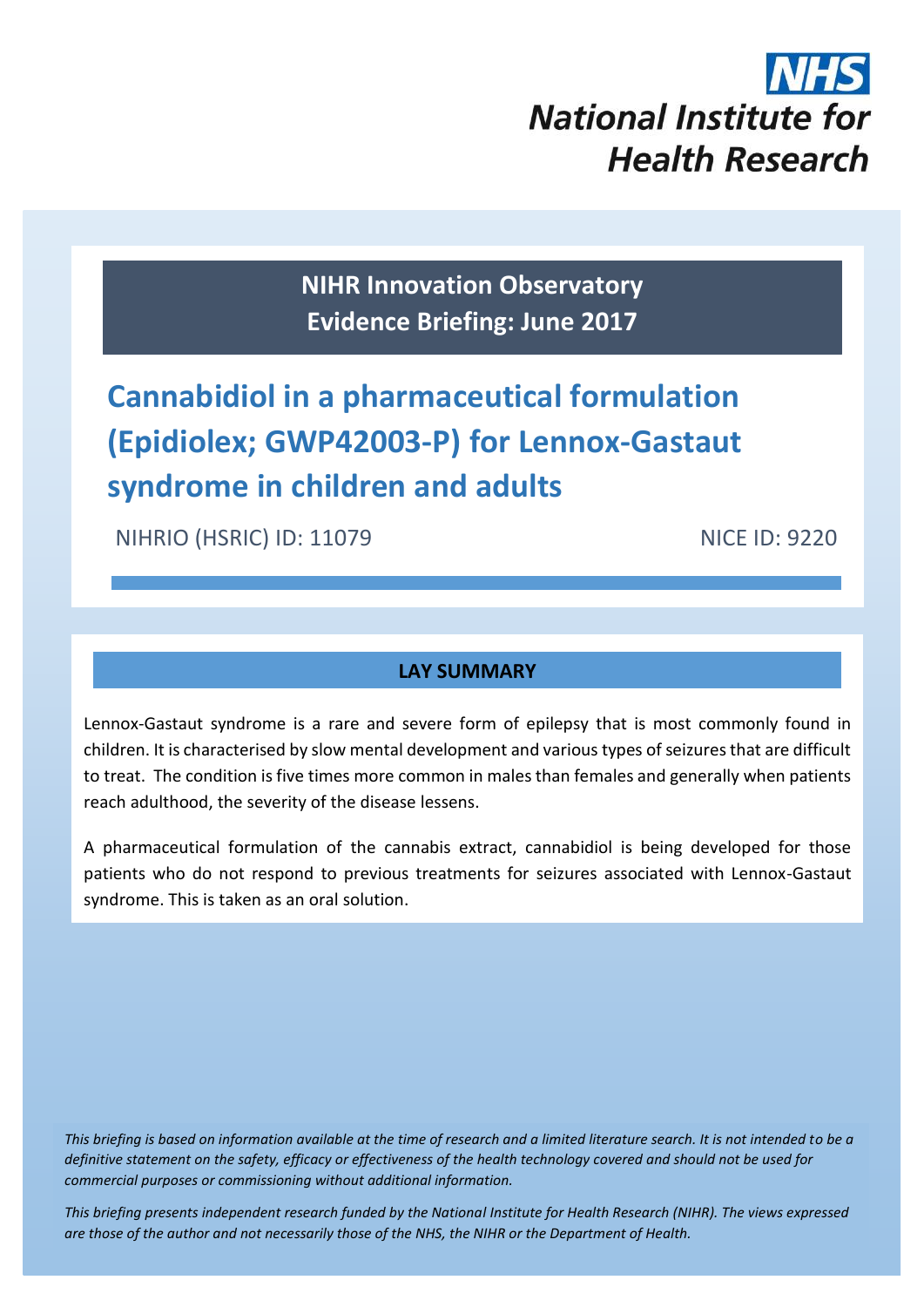#### **TARGET GROUP**

Lennox-Gastaut syndrome: uncontrolled; children and young adults – second and subsequent line.

# **TECHNOLOGY**

### **DESCRIPTION**

Cannabidiol (Epidiolex; GWP42003-P) is a small-molecule cannabinoid compound extracted from the Cannabis sativa plant, which is currently being developed for the adjunctive treatment of Lennox-Gastaut syndrome in patients inadequately controlled by current anti-epileptic drugs. The precise mechanism by which cannabidiol exerts its anti-convulsant effects in humans is unknown, however it does reduce neuronal hyperexcitability through modulation of intracellular calcium, via GPR55 receptors and TRPV1 channels and modulation of adenosine-mediated signalling.

In the two completed phase III studies, cannabidiol was given as an oral solution containing 100mg/mL of the active substance for a 2 week period during which the dose was titrated to 20mg/kg/day in two equally divided doses, followed by 12 weeks of maintenance therapy.<sup>1, 2</sup>

Cannabidiol is in phase III development for the following indications<sup>2</sup>:

- Lennox-Gastaut syndrome
- Dravet syndrome
- **•** Tuberous Sclerosis
- Infantile spasms

Cannabidiol does not currently have a Marketing Authorisation in the EU for any indication.

#### **INNOVATION and/or ADVANTAGES**

The current treatments for paediatric epilepsy sub-indications, such as Dravet syndrome and Lennox-Gastaut syndrome, remain suboptimal. Many subjects remain uncontrolled despite treatment and many experience major side effects. Cannabidiol, as an add-on therapy to existing treatment, provides evidence of additional efficacy. This in addition to side effects reported as mostly mild or moderate mean cannabidiol could be an important addition to current treatment options. Furthermore, as most patients tend to be refractory to the current treatment options, cannabidiol represents a potential novel and innovative solution with positive findings in clinical studies thus far. 1

#### **DEVELOPER**

GW Research Ltd.

#### **AVAILABILITY, LAUNCH or MARKETING**

Cannabidiol is a designated orphan drug in the EU and USA for Lennox-Gastaut syndrome.<sup>2</sup>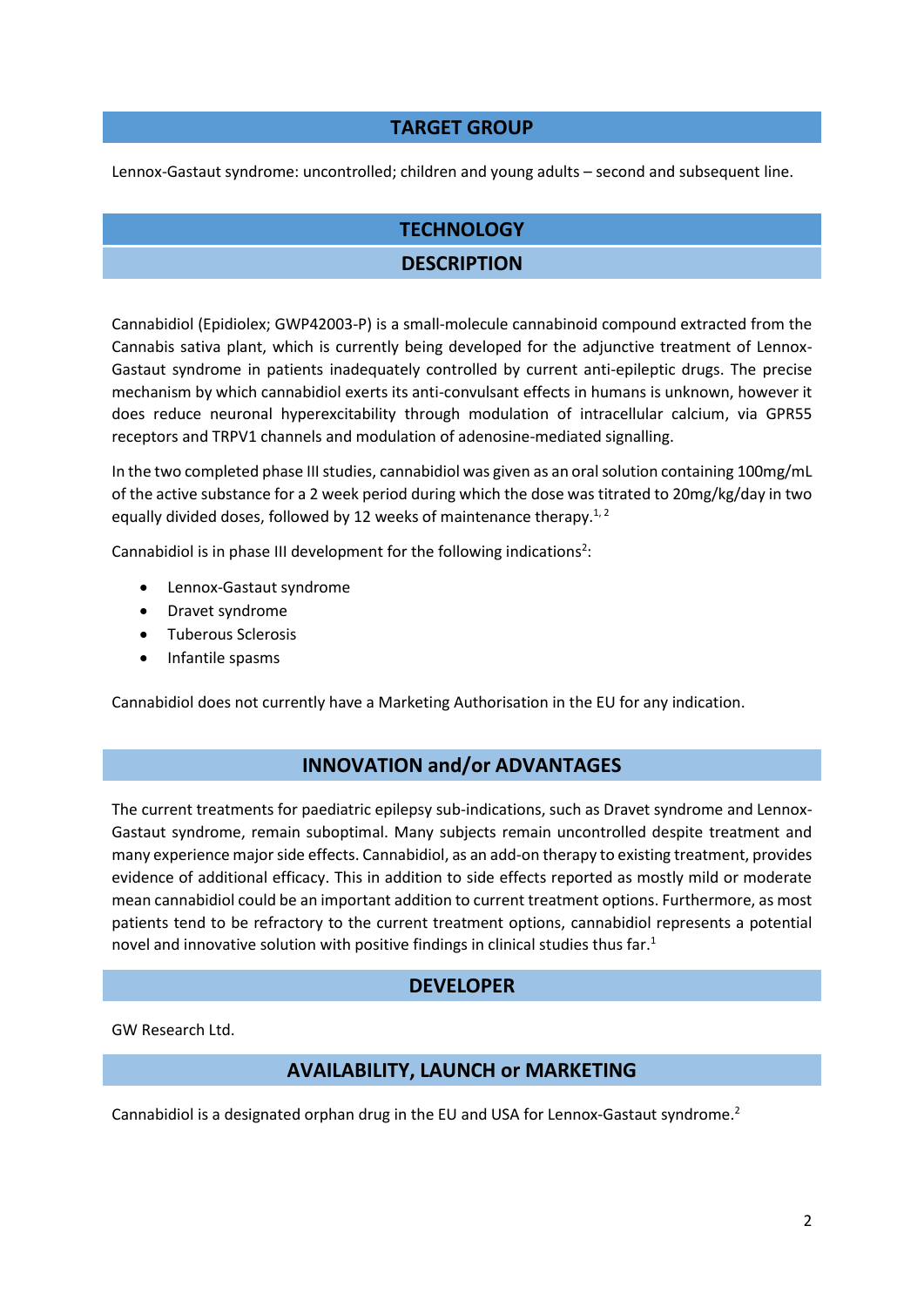#### **PATIENT GROUP**

#### **BACKGROUND**

Lennox-Gastaut syndrome is a severely debilitating form of generalised paediatric epilepsy that begins in early childhood between the ages of 2 and 7 years.<sup>3,4</sup> The condition is characterised by slow mental development, diffuse slow interictal spike wave in the waking electroencephalogram (< 3 Hz), fast rhythmic burst (10 Hz) during sleep, and several types of epileptic seizures.<sup>4</sup> These seizure types include tonic seizures (muscle contraction lasting few seconds to minutes), atypical absence seizures (during which the person has a blank stare but is still partly aware of their surroundings) and drop seizures (brief loss of muscle tone and consciousness, causing abrupt falls).<sup>3</sup> Tonic seizures are considered the most common of all, and are prerequisite in the diagnosis of the condition, whilst atypical absence seizures are the second most common type of seizures experienced.<sup>5</sup> Behavioural disorders are further associated with the condition; these include aggressiveness and hyperactivity as well as some forms of learning disability and personality disorder.<sup>3</sup>

Lennox-Gastaut syndrome can be defined as either cryptogenic, which appears without any antecedent history or brain pathology evidence, or symptomatic, which is associated with pre-existing brain damage such as perinatal asphyxia, tuberous sclerosis, meningoencephalitis sequelae, cortical dysplasia, cranial trauma, and more rarely tumours or metabolic diseases. <sup>4</sup> Cryptogenic cases tend to have a later onset than symptomatic cases and account for up to 30% of those with Lennox-Gastaut syndrome.<sup>6,7</sup> As these cases have an unknown origin of disease, seizures associated with Lennox-Gastaut syndrome are generally considered one of the most refractory of all epileptic encephalopathies to current treatment options.<sup>6,8</sup>

As seizures can persist into adulthood, the concerns for social integration and appropriate care make the condition one of the most complex epileptic disorders to manage for both specialists in epilepsy and neurologists. <sup>5</sup> Despite reported incidence of Lennox-Gastaut being rare in adolescence, patients are rarely relieved of seizures, and over time, mental and psychiatric conditions become worse and can disturb a patient's quality of life.<sup>9,10</sup> As patients age, 33% with cryptogenic Lennox-Gastaut syndrome and 55% of symptomatic cases lose the characteristic features of the condition,<sup>11</sup> whilst 30-50% maintain the slow spike-wave pattern and clinical characteristics through their 20s.<sup>12</sup> Throughout adulthood, seizures may persist with reduced frequency, for example daytime tonic and atonic seizures can decrease or disappear, therefore adults with Lennox-Gastaut do not experience the same level of falls compared to younger patients. <sup>5</sup> When Lennox-Gastaut develops later in life, seizures have a reduced effect on intellectual development, as the brain is thought to have already progressed beyond certain critical developmental stages.<sup>13</sup>

#### **CLINICAL NEED and BURDEN OF DISEASE**

Lennox-Gastaut syndrome is estimated to occur in 0.1-0.28 people per 100,000 and accounts for approximately 1 to 5% of all paediatric epilepsy cases.<sup>6,14</sup> The annual incidence is estimated as 2 per 100,000 in children.<sup>6</sup> In 2016 in the European Union, Lennox-Gastaut syndrome affected approximately 2 in 10,000 people<sup>3</sup> and it is estimated that 23,000 to 31,000 people in Europe have the condition.<sup>7</sup> Lennox-Gastaut syndrome incidence is five times higher in males than females.<sup>15</sup> At the time of diagnosis, cognitive impairments are clinically apparent in 20 to 60% of patients<sup>5</sup> and within five years of onset, significant intellectual problems are evident in 75 to 95% of cases.<sup>9</sup>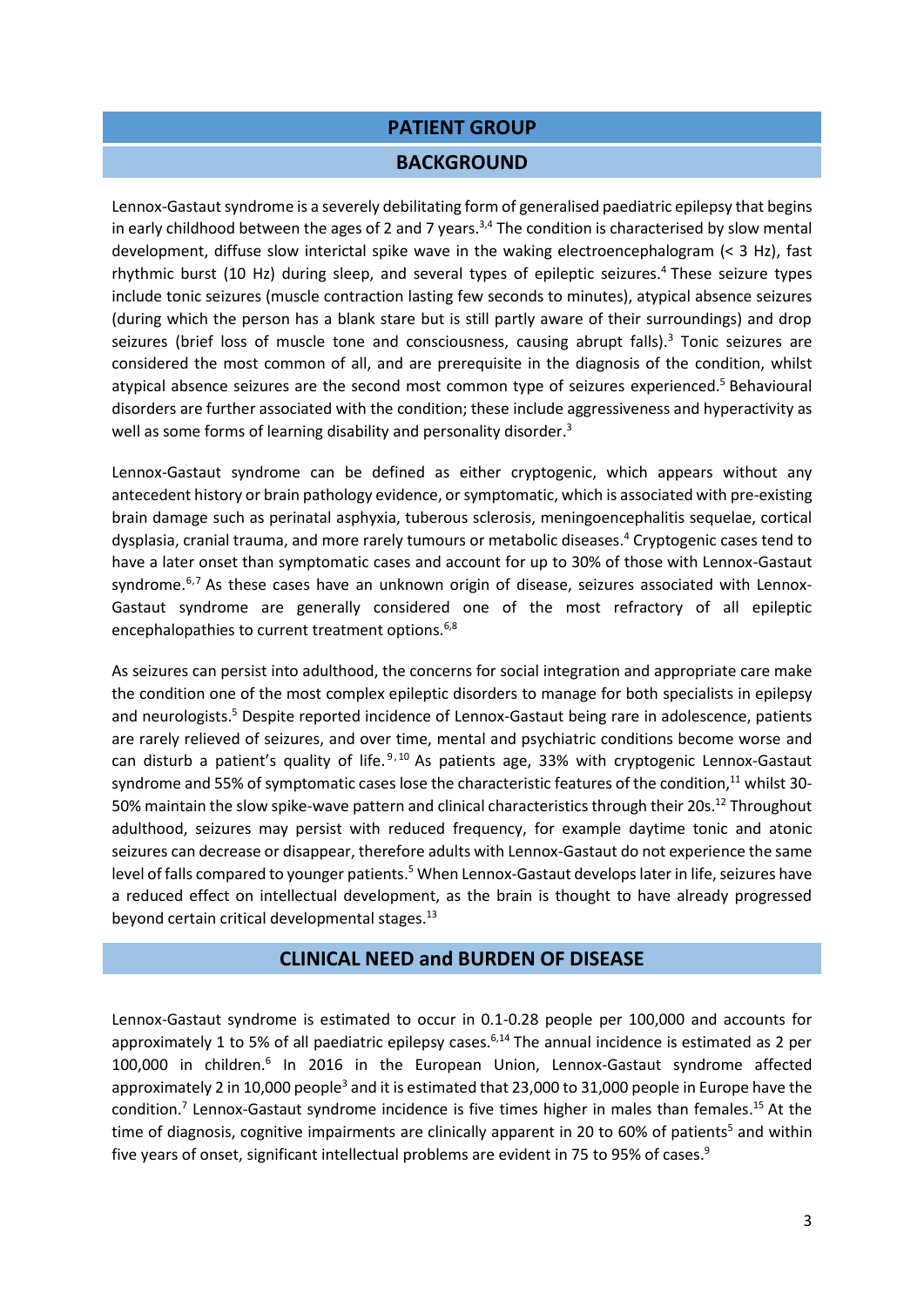# **PATIENT PATHWAY**

# **RELEVANT GUIDANCE**

# **NICE GUIDANCE**

- NICE guideline. Epilepsies: diagnosis and management (CG137). January 2012.
- NICE quality standard. Epilepsy in children and young people (QS27). February 2013.

# **NHS ENGLAND and POLICY GUIDANCE**

- NHS England. 2013/14 NHS Standard Contract for Paediatric Neurosciences: Neurosurgery. E09/S/a.
- NHS England. 2013/14 NHS Standard Contract for Paediatric Neurosciences: Neurology. E09/S/b.
- NHS England. 2013/14 NHS Standard Contract for Paediatric Neurosciences: Neurodisability E09/S/c.
- NHS England. 2014/14 NHS Standard Contract for Paediatric Neurosciences: Neurorehabilitation. E09/S/d.
- NHS England. 2013/14 NHS Standard Contract for Children's Epilepsy Surgery Service (CESS). E09/S/e

# **OTHER GUIDANCE**

 Ostendorf AP, Ng YT. Treatment-resistant Lennox-Gastaut syndrome: therapeutic trends, challenges and future directions. *Neuropsychiatric Disease and Treatment*. 2017;13:1131.

# **CURRENT TREATMENT OPTIONS**

Lennox-Gastaut syndrome is considered one of the most difficult sub-types of epilepsy to treat as the seizures associated with it are generally refractory to current treatment options available. In order to treat the various types of seizures, treatment often revolves around the combination of multiple types of anti-epileptic drugs, which themselves can be associated with serious side effects in multidrug, high-dose regimens.<sup>6</sup>

The current treatment options are as follows, for adjunctive treatment in children, young people and adults with Lennox-Gastaut syndrome:

- **If sodium valproate is ineffective or not tolerated, lamotrigine can be offered.**
- If adjunctive treatment is not effective or tolerated then rufinamide and topiramate may be considered by tertiary specialists.
- Carbamazepine, gabapentin, oxcarbazepine, pregabalin, tiagabine and vigabatrin should not be offered for treatment.
- Felbamate (unlicensed) should only be offered in centres where tertiary epilepsy specialist care is provided and when treatment with all other anti-epileptic drugs previously recommended are ineffective or not tolerated.<sup>16</sup>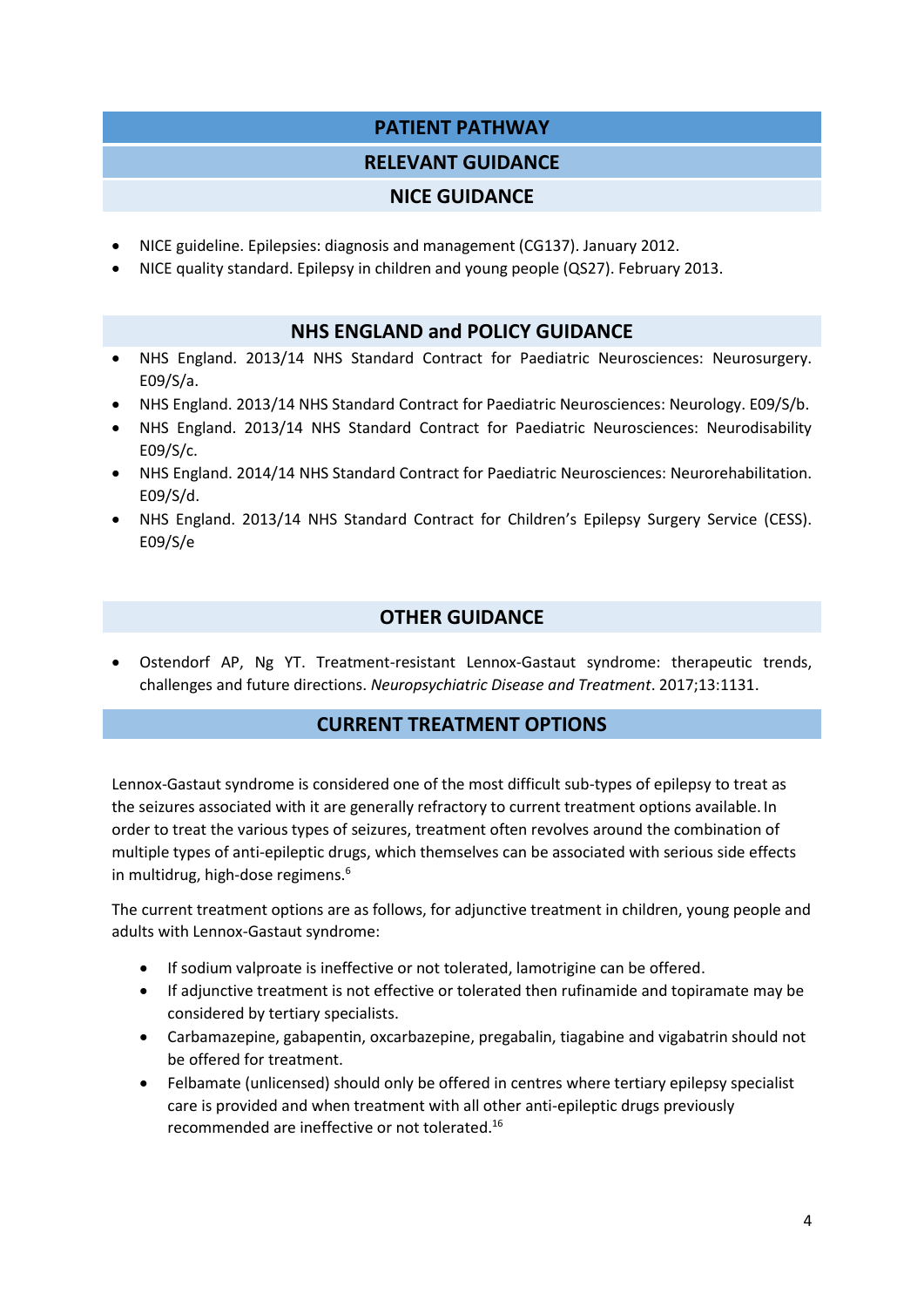• Clobazam (unlicensed) is commonly used in tertiary care centres as adjunctive therapy.<sup>a</sup>

Children who suffer from repeated drop attacks can undergo epileptic surgery (corpus callostomy or vagus nerve stimulation) as an option to reduce the number and severity of seizures, although this will not make them seizure free.<sup>14</sup>

# **EFFICACY and SAFETY**

| <b>Trial</b>             | GWPCARE3, GDCT0222770,<br>NCT02224560, GWEP1414;<br>patient group; higher dose<br>cannabidiol vs lower dose<br>cannabidiol vs placebo;<br>phase III                                                  | GWPCARE4, GDCT0222781,<br>NCT02224690, GWEP1423<br>patient group; cannabidiol<br>vs placebo; phase III                                                                                                                                | GDCT0222800,<br>NCT02224573, GWEP1415,<br>phase III patient group;<br>cannabidiol only; phase III<br>extension (both trials)                                                                                                                                                                         |
|--------------------------|------------------------------------------------------------------------------------------------------------------------------------------------------------------------------------------------------|---------------------------------------------------------------------------------------------------------------------------------------------------------------------------------------------------------------------------------------|------------------------------------------------------------------------------------------------------------------------------------------------------------------------------------------------------------------------------------------------------------------------------------------------------|
| <b>Sponsor</b>           | <b>GW Pharmaceuticals Plc</b>                                                                                                                                                                        | <b>GW Pharmaceuticals Plc</b>                                                                                                                                                                                                         | <b>GW Pharmaceuticals Plc</b>                                                                                                                                                                                                                                                                        |
| <b>Status</b>            | Completed but<br>unpublished                                                                                                                                                                         | Completed but<br>unpublished                                                                                                                                                                                                          | Ongoing                                                                                                                                                                                                                                                                                              |
| Source of<br>Information | Trial registry <sup>1</sup>                                                                                                                                                                          | Trial registry <sup>1</sup>                                                                                                                                                                                                           | Trial registry <sup>1</sup>                                                                                                                                                                                                                                                                          |
| Location                 | UK, France, Spain and USA                                                                                                                                                                            | Netherlands, Poland, USA                                                                                                                                                                                                              | EU incl. UK, Israel and USA                                                                                                                                                                                                                                                                          |
| <b>Design</b>            | Randomised, placebo-<br>controlled, double-blind<br>study                                                                                                                                            | Randomised, placebo-<br>controlled, double-blind<br>study                                                                                                                                                                             | Non-randomised,<br>uncontrolled, single group<br>assignment study                                                                                                                                                                                                                                    |
| <b>Participants</b>      | n=225, aged 2 to 55 years,<br>seizures associated with<br>Lennox-Gastaut syndrome;<br>failed prior therapy,<br>previously treated,<br>refractory (or resistant)<br>disease, uncontrolled<br>disease. | n=171, aged 2 to 55 years,<br>seizures associated with<br>Lennon-Gastaut syndrome;<br>failed prior therapy,<br>previously treated,<br>refractory (or resistant)<br>disease, uncontrolled<br>disease.                                  | n=540 (planned), aged ≥2<br>years, inadequately<br>controlled Dravet or<br>Lennox-Gastaut syndromes<br>(having participated in one<br>of the cannabidiol core<br>studies).                                                                                                                           |
| <b>Schedule</b>          | The treatment period<br>consisted of two-week<br>titration period followed by<br>a 12-week maintenance<br>period.<br>Subjects were randomized<br>in 1:1:1 ratio into three<br>arms:                  | The treatment period<br>consisted of two-week<br>titration period followed by<br>a 12-week maintenance<br>period.<br>Subjects were randomized<br>in 1:1 ratio into two arms:<br>Arm I - Subjects received<br>oral solution (100 mg/ml | Subjects receive<br>cannabidiol solution at a<br>dose of 100 mg/ml orally.<br>The end of treatment takes<br>place once market<br>authorization is granted, a<br>compassionate program<br>becomes available in the<br>country of a particular<br>subject or after a maximum<br>of 3 years' treatment. |

<sup>a</sup> Company contact

**.**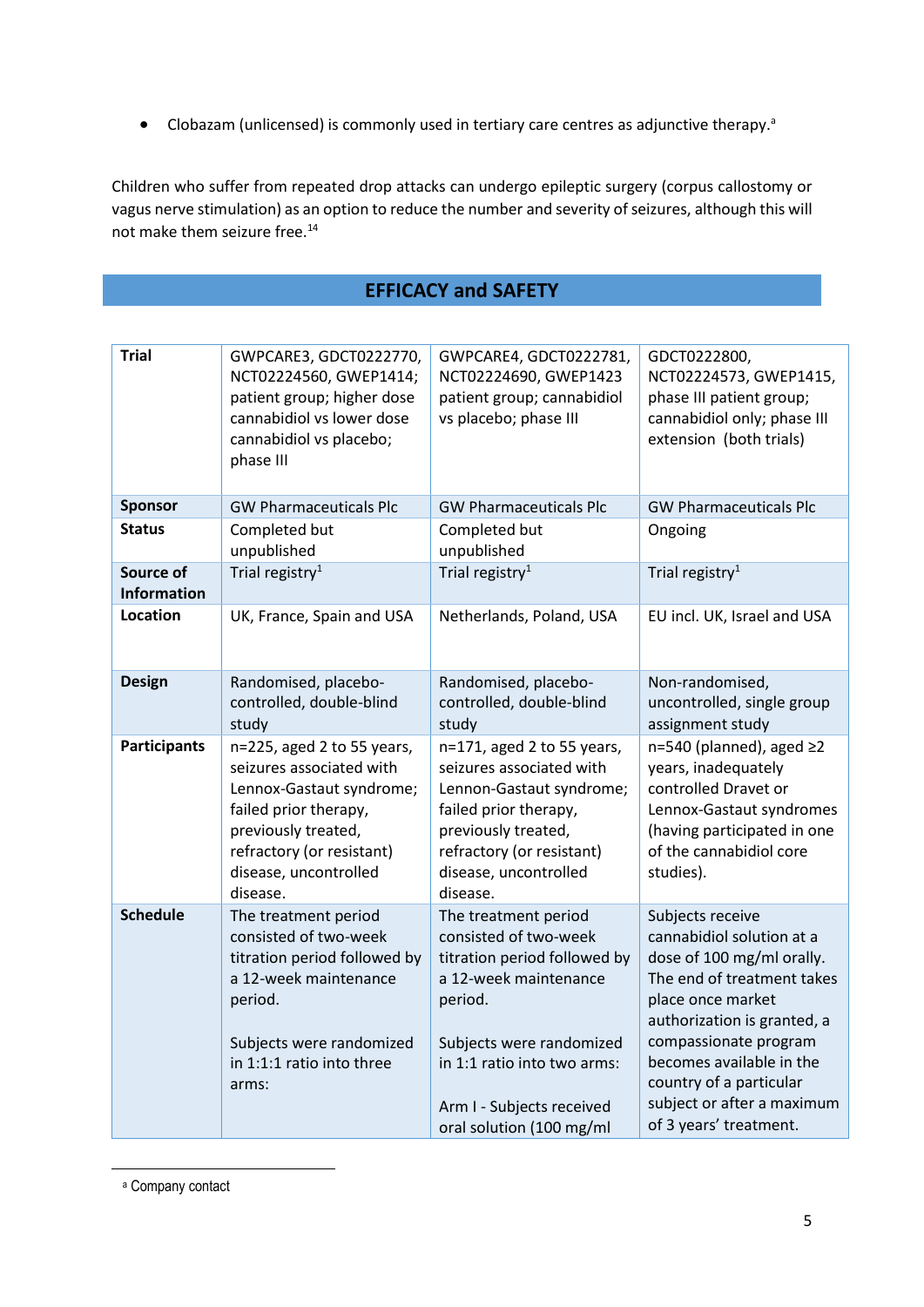|                              | Arm I - Subjects received<br>cannabidiol at high dose<br>level<br>(20 mg/kg/day) oral<br>solution (100 mg/mL<br>cannabidiol<br>Arm II - Subjects received<br>cannabidiol at low dose<br>level (10 mg/kg/day) oral<br>solution (100 mg/mL<br>cannabidiol<br>Arm III - Subjects received<br>placebo.                                                                                                                                                                                                                                 | cannabidiol at a dose of 20<br>mg/kg/day added to<br>current antiepileptic drug<br>treatment.<br>Arm II - Subjects receive<br>placebo oral solution<br>containing the excipients<br>sesame oil and anhydrous<br>ethanol with added<br>sweetener (sucralose) and<br>strawberry flavouring<br>added to current AED<br>treatment.                                                                                                                                                                                                                                                               |                                                                                                                                                                                                                                                                                                                                                                                                                                                                                                                                                                                                                                                                                                                                    |
|------------------------------|------------------------------------------------------------------------------------------------------------------------------------------------------------------------------------------------------------------------------------------------------------------------------------------------------------------------------------------------------------------------------------------------------------------------------------------------------------------------------------------------------------------------------------|----------------------------------------------------------------------------------------------------------------------------------------------------------------------------------------------------------------------------------------------------------------------------------------------------------------------------------------------------------------------------------------------------------------------------------------------------------------------------------------------------------------------------------------------------------------------------------------------|------------------------------------------------------------------------------------------------------------------------------------------------------------------------------------------------------------------------------------------------------------------------------------------------------------------------------------------------------------------------------------------------------------------------------------------------------------------------------------------------------------------------------------------------------------------------------------------------------------------------------------------------------------------------------------------------------------------------------------|
| Follow-up                    | Active treatment for 14<br>weeks. All subjects offered<br>open label study extension.                                                                                                                                                                                                                                                                                                                                                                                                                                              | Active treatment for 14<br>weeks. All subjects offered<br>open label study extension.                                                                                                                                                                                                                                                                                                                                                                                                                                                                                                        | Treatment until market<br>authorisation, availability<br>of compassionate use<br>programme, or a maximum<br>of 3 years.                                                                                                                                                                                                                                                                                                                                                                                                                                                                                                                                                                                                            |
| Primary<br><b>Outcomes</b>   | Median percentage change<br>from baseline of number of<br>drop seizures during the<br>treatment period up to 14<br>weeks                                                                                                                                                                                                                                                                                                                                                                                                           | Median percentage change<br>from baseline of number of<br>drop seizures during the<br>treatment period up to 14<br>weeks.                                                                                                                                                                                                                                                                                                                                                                                                                                                                    | The incidence of adverse<br>events and other<br>assessments as measure of<br>subject safety.                                                                                                                                                                                                                                                                                                                                                                                                                                                                                                                                                                                                                                       |
| Secondary<br><b>Outcomes</b> | Number of subjects<br>considered treatment<br>responders defined as<br>those with a ≥25%, ≥50%,<br>≥75% or 100% reduction in<br>drop seizures from<br>baseline, number of<br>subjects experiencing a ><br>25% worsening, -25 to<br>+25% no change, 25-50%<br>improvement, 50-75%<br>improvement or >75%<br>improvement in drop<br>seizures from baseline $-0$<br>to 14 weeks, adverse<br>events (AEs), suicidal<br>ideation, abuse liability,<br>cannabis withdrawal<br>effects.<br>Note: this is not an<br>exhaustive list [7/30] | Number of subjects<br>considered treatment<br>responders defined as<br>those with a ≥25%, ≥50%,<br>≥75% or 100% reduction in<br>drop seizures from<br>baseline, number of<br>subjects experiencing a ><br>25% worsening, -25 to<br>+25% no change, 25-50%<br>improvement, 50-75%<br>improvement or > 75%<br>improvement in drop<br>seizures from baseline $-0$<br>-14 weeks, percentage<br>change from baseline in<br>number of non-drop<br>seizures (average per<br>week) 0-14 weeks, percent<br>change from baseline in<br>quality life.<br>Note: this is not an<br>exhaustive list [5/28] | Mean change in quality of<br>life, relative to the pre-<br>randomization baseline of<br>the core study, if assessed<br>during the core study.<br>Changes in the Caregiver<br>Global Impression of<br>Change (CGIC) or Subject<br>Global Impression of<br>Change score, relative to<br>the pre-randomization<br>baseline of the core study,<br>if assessed during the core<br>study, mean percentage<br>change in the frequencies<br>of sub-types of seizures,<br>relative to the pre-<br>randomization baseline of<br>the core study.<br>Mean percentage change<br>in total convulsive seizure<br>frequency, relative to the<br>pre-randomization baseline<br>of the core study.<br>Note: this is not an<br>exhaustive list [4/24] |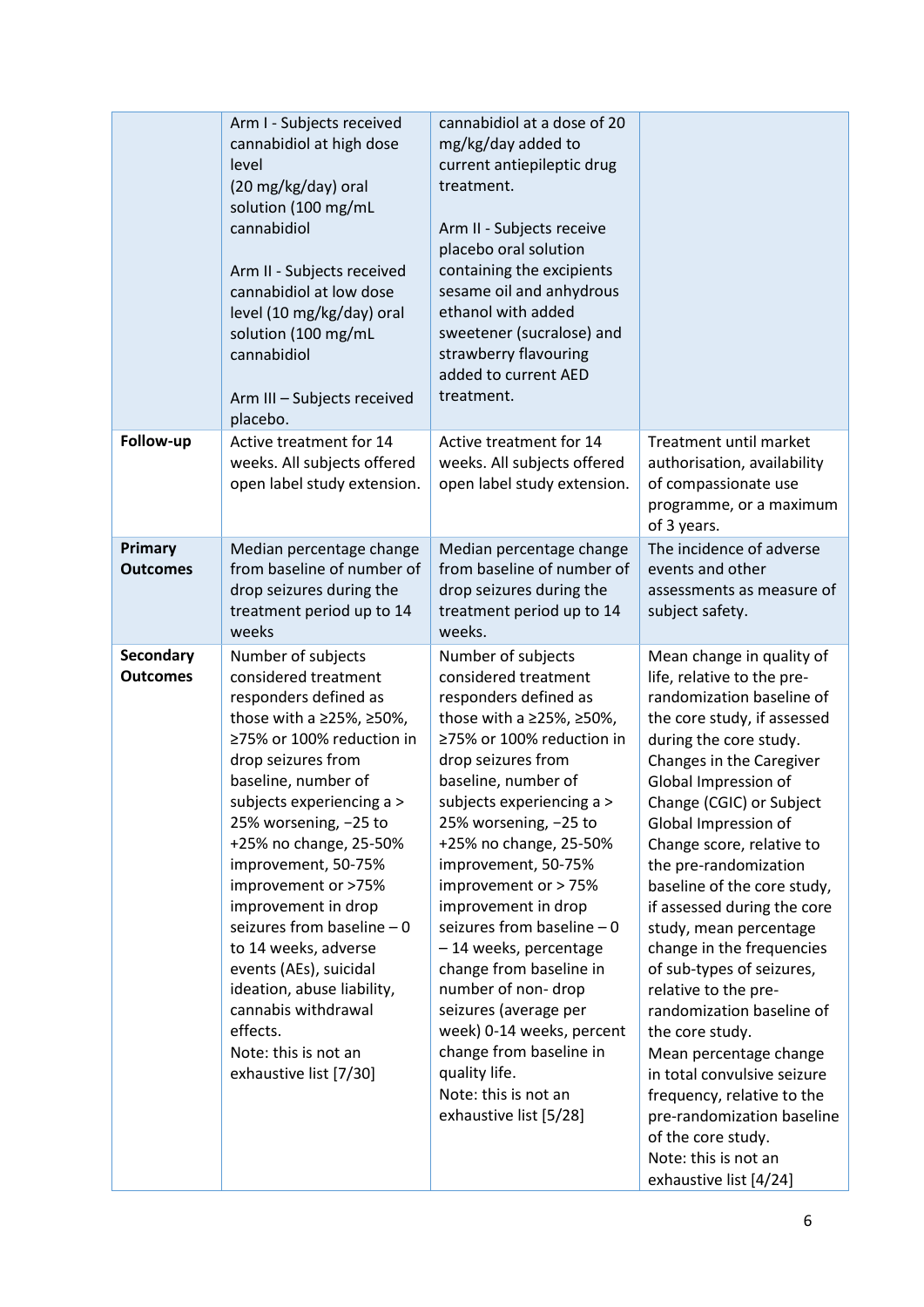| <b>Key Results</b>                   | Subjects in both<br>cannabidiol arms achieved<br>a statistically significant<br>reduction in median<br>monthly drop seizure<br>frequency vs placebo<br>(20mg/kg: 42% Vs. 17%<br>$[P=0.0047]$ and $10mg/kg$ :<br>37% Vs. 17% [P=0.0016]) | Subjects in the cannabidiol<br>arm achieved a statistically<br>significant reduction in<br>median monthly drop<br>seizure frequency vs<br>placebo (20mg/kg: 44% Vs.<br>22% [P=0.0135]). | $\overline{\phantom{a}}$ |
|--------------------------------------|-----------------------------------------------------------------------------------------------------------------------------------------------------------------------------------------------------------------------------------------|-----------------------------------------------------------------------------------------------------------------------------------------------------------------------------------------|--------------------------|
| <b>Adverse</b><br>effects (AEs)      | Most were mild or<br>moderate in nature, and<br>most often reported AEs<br>were sleepiness and<br>decreased appetite.                                                                                                                   | The most common adverse<br>events (reported in >10%<br>of cannabidiol-treated<br>subjects) included<br>diarrhoea, somnolence,<br>decreased appetite,<br>pyrexia, and vomiting.          |                          |
| <b>Expected</b><br>reporting<br>date | $\overline{\phantom{a}}$                                                                                                                                                                                                                |                                                                                                                                                                                         | On going                 |

# **ESTIMATED COST and IMPACT**

### **COST**

The cost of cannabidiol is not yet known.

# **IMPACT – SPECULATIVE**

#### **IMPACT ON PATIENTS AND CARERS**

- ☐ Reduced mortality/increased length of survival
	- $\boxtimes$  Reduced symptoms or disability
- ☒ Other: *improved quality of life for carers and*  ☐ No impact identified *improved patient convenience*

# **IMPACT ON HEALTH and SOCIAL CARE SERVICES**

☐ Increased use of existing services ☐ Decreased use of existing services

- ☐ Re-organisation of existing services ☐ Need for new services
- 
- 
- □ Other **□ Other** services and the services of **a** None identified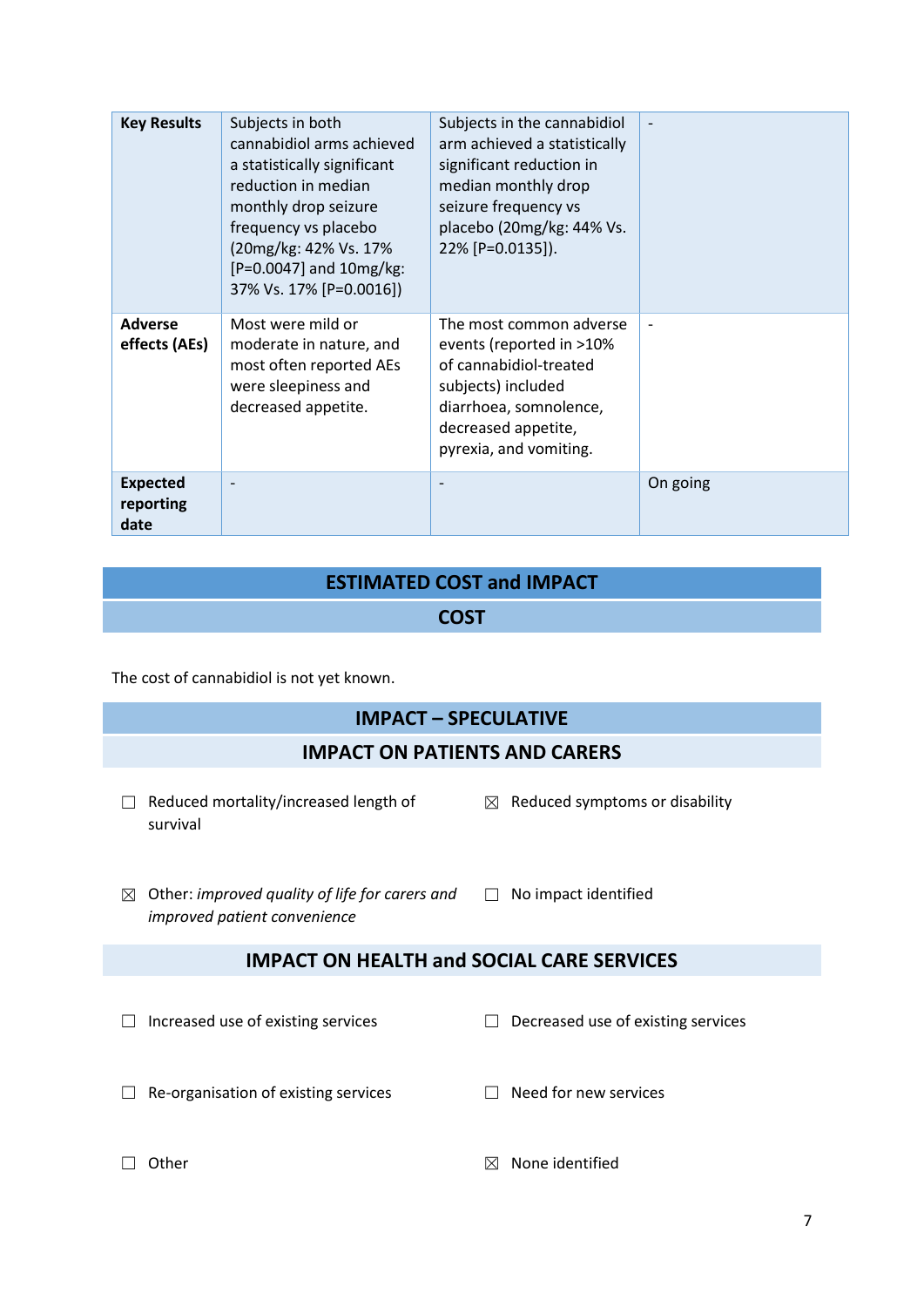#### **IMPACT ON COSTS and OTHER RESOURCE USE**

| Increased drug treatment costs<br>$\Box$ | Reduced drug treatment costs<br>$\mathbf{L}$ |  |
|------------------------------------------|----------------------------------------------|--|
| Other increase in costs                  | Other reduction in costs                     |  |
| Other                                    | None identified<br>⊠                         |  |
| <b>OTHER ISSUES</b>                      |                                              |  |
|                                          |                                              |  |

 $\Box$  Clinical uncertainty or other research question identified

 $<sup>8</sup>$  None identified</sup>

#### **INFORMATION FROM**

Information was received by the company.

GW Pharmaceuticals did not enter information about this technology onto the *UK PharmaScan* database; the primary source of information for UK horizon scanning organisations on new medicines in development. As a result, the NIHR Innovation Observatory has had to obtain data from other sources. *UK PharmaScan* is an essential tool to support effective NHS forward planning; allowing more effective decision making and faster uptake of innovative new medicines for patients who could benefit. We urge pharmaceutical companies to use *UK PharmaScan* so that we can be assured of upto-date, accurate and comprehensive information on new medicines.

#### **REFERENCES**

<sup>1</sup>Global Data. *Cannabidiol*. Available from: **.** 

bin/Disease\_Search.php?lng=EN&data\_id=885&Disease\_Disease\_Search\_diseaseGroup=Lennox-Gastautsyndrome&Disease\_Disease\_Search\_diseaseType=Pat&Disease(s)/group%20of%20diseases=Lennox-Gastautsyndrome&title=Lennox-Gastaut-syndrome&search=Disease\_Search\_Simple [Accessed 31<sup>st</sup> May 2017] <sup>5</sup>Arzimanoglou A, French J, Blume WT, Cross JH, Ernst JP, Feucht M, Genton P, Guerrini R, Kluger G, Pellock JM, Perucca E. Lennox-Gastaut syndrome: a consensus approach on diagnosis, assessment, management, and trial

methodology. *The Lancet Neurology*. 2009 Jan 31;8(1):82-93.

<sup>6</sup>National Organisation for Rare Disorders. *Lennox-Gastaut Syndrome.* Available from:

https://rarediseases.org/rare-diseases/lennox-gastaut-syndrome/ [Accessed 31<sup>st</sup> May 2017]

https://pharma.globaldata.com/ProductsView.aspx?id=CT&ProductId=279873&ProductType=0,1 [Accessed 31<sup>st</sup> May 2017]

<sup>2</sup>Adis Insight. *Cannabidiol – GW Pharmaceuticals.* Available from: http://adis.springer.com/drugs/800025601 [Accessed 30<sup>th</sup> May 2017]

<sup>3</sup>European Medicines Agency. *Rare disease designations.* Available from:

http://www.ema.europa.eu/ema/index.jsp?curl=pages/medicines/human/orphans/2017/05/human\_orphan\_ 001947.jsp&mid=WC0b01ac058001d12b [Accessed 30<sup>th</sup> May 2017]

<sup>4</sup>Orphanet. *Lennox-Gastaut syndrome.* Available from: http://www.orpha.net/consor/cgi-